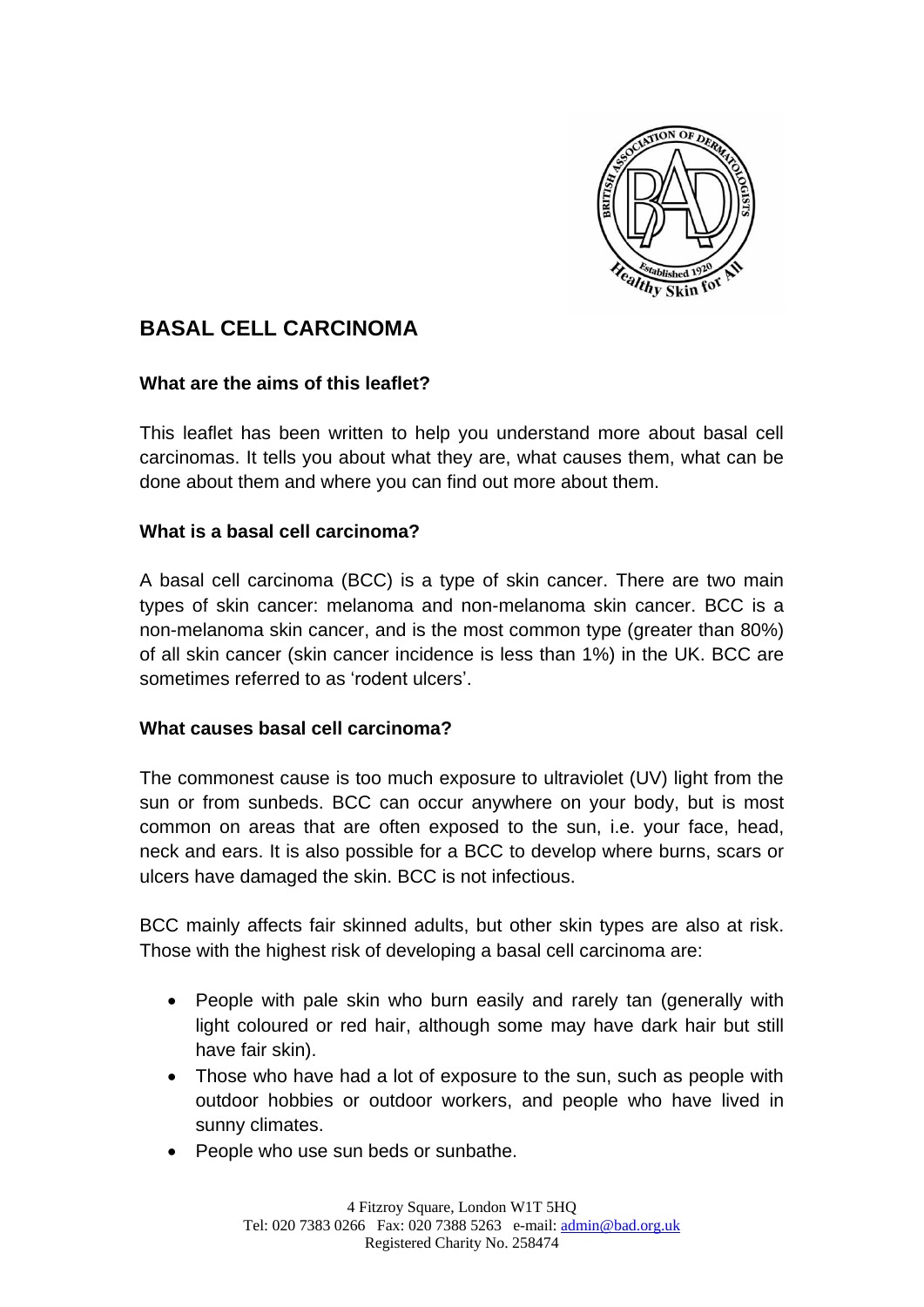People who have previously had a basal cell carcinoma.

# **Are basal cell carcinomas hereditary?**

Apart from a rare familial condition called Gorlin's syndrome, BCCs are not hereditary. However some of the things that increase the risk of getting one (e.g. a fair skin, a tendency to burn rather than tan, and freckling) do run in families.

# **What does a basal cell carcinoma look like?**

BCC can vary greatly in their appearance, but people often first become aware of them as a scab that bleeds occasionally and does not heal completely. Some BCC are very superficial and look like a scaly red flat mark; others have a pearl-like rim surrounding a central crater. If left for years the latter type can eventually erode the skin causing an ulcer; hence the name "rodent ulcer". Other BCC are quite lumpy, with one or more shiny nodules crossed by small but easily seen blood vessels. Most BCC are painless, although sometimes can be itchy or bleed if caught on clothes or picked up.

#### **How will my basal cell carcinoma be diagnosed?**

Sometimes the diagnosis is clear from its appearance. If further investigation is necessary to confirm the diagnosis then a small area of the abnormal skin (a biopsy) or the entire lesion (an excision biopsy) may be cut out and examined under the microscope. You will be given a local anaesthetic beforehand to numb the skin.

# **Can basal cell carcinomas be cured?**

Yes, BCCs can be cured in almost every case, although treatment becomes complicated if they have been neglected for a very long time, or if they are in an awkward place, such as near the eye, nose or ear.

BCCs never spread to other parts of the body except very rarely (fewer than 1 in 20) if neglected for years, when it may spread to draining lymph nodes. Hence, although it is a type of skin cancer it never endangers life.

#### **How can a basal cell carcinoma be treated?**

The commonest treatment for BCC is surgery. Usually, this means cutting away the BCC, along with some clear skin around it, using local anaesthetic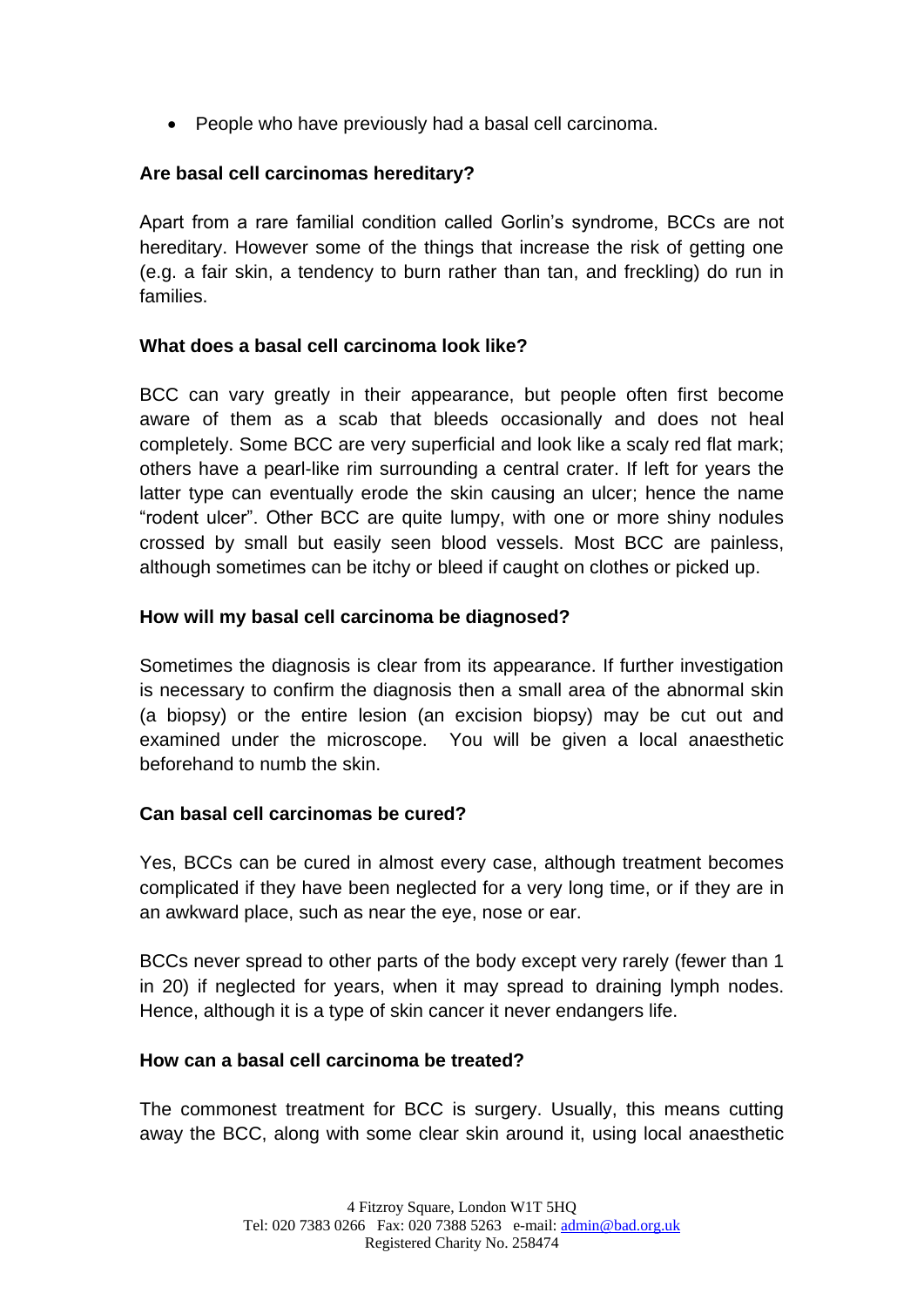to numb the skin. The skin can usually be closed with a few stitches, but sometimes a small skin graft is needed.

Other types of treatment include:

- *Difficult or neglected BCC* Mohs micrographic surgery. This involves the excision of the affected skin that is then examined under the microscope straight away to see if all the BCC has been removed. If any residual BCC is left at the edge of the excision further skin is excised from that area and examined under the microscope and this process is continued until all the BCC is removed. The site is then usually covered with a skin graft. This is a time consuming process and only undertaken for certain BCC in difficult anatomical areas if simple surgery is not suitable.
- *Radiotherapy* shining X-rays onto the area containing the BCC.
- *Very superficial BCC*:
	- *- Curettage and cautery* the skin is numbed with local anaesthetic and the BCC is scraped away (curettage) and then the skin surface is sealed by heat (cautery).
	- *- Cryotherapy* freezing the BCC with liquid nitrogen.
	- *- Creams* these can be applied to the skin. The two most commonly used are 5-fluorouracil (5-FU) and imiquimod.
	- *- Photodynamic therapy* a special cream is applied to the BCC which is taken up by the cells that are then destroyed by exposure to a specific wavelength of light. This treatment is only available in certain dermatology departments (see Patient Information Leaflet on **Photodynamic Therapy**).

Surgical excision is the preferred treatment, but the choice of other treatments depends on the site and size of the BCC, the condition of the surrounding skin and number of BCC to be treated (some people have multiple ) as well as the overall state of health of each person to be treated.

# **Self care (What can I do?)**

Treatment will be much easier if your BCC is detected early. BCC can vary in their appearance, but it is advisable to see your doctor if you have any marks or scabs on your skin which are:

- growing
- bleeding and never completely healing
- changing appearance in any way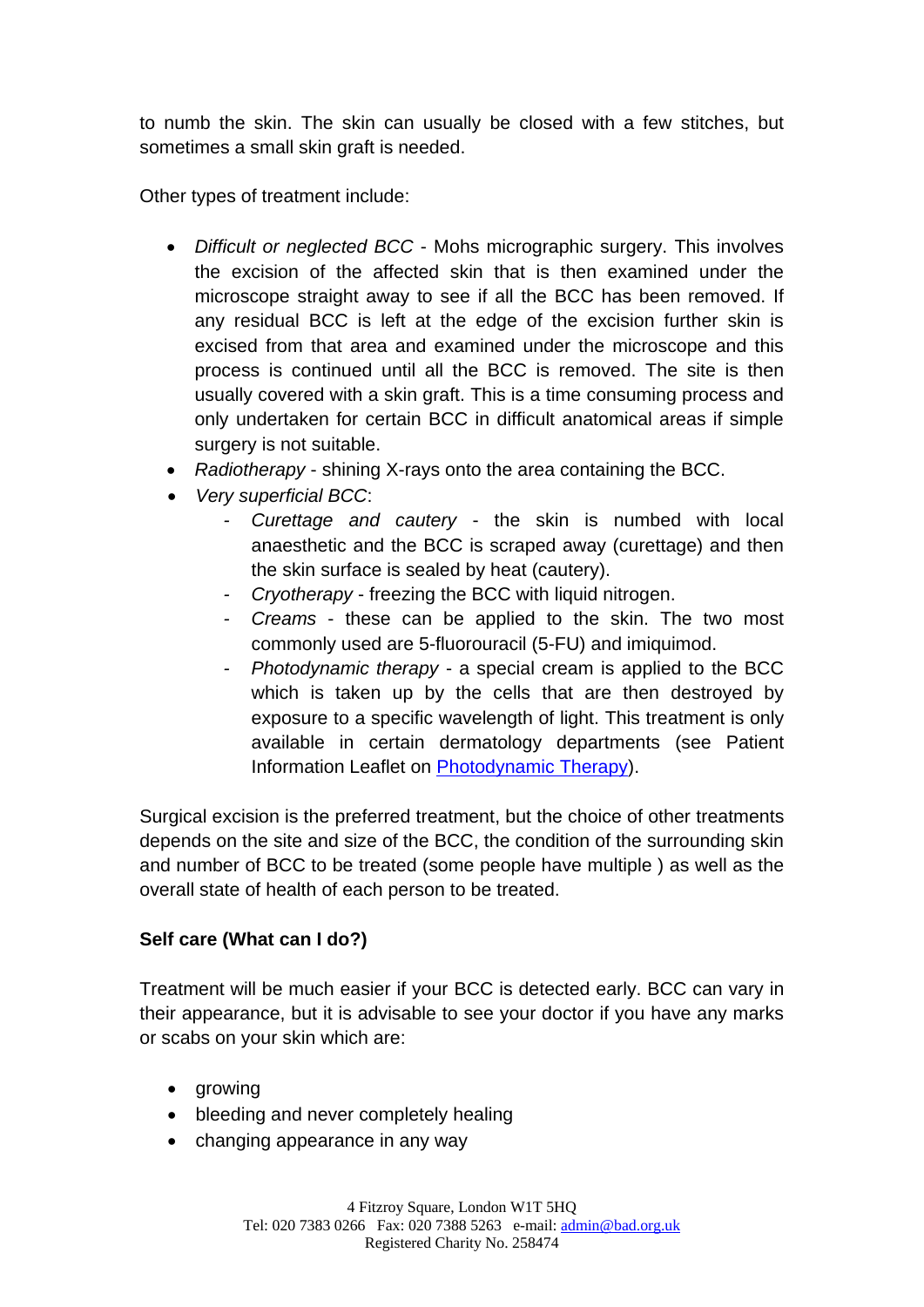Check your skin for changes once a month. A friend or family member can help you particularly with checking areas that you cannot easily inspect, such as your back.

You can also take some simple precautions to help prevent a BCC appearing:

*Top sun safety tips:*

- Protect your skin with clothing, and don't forget to wear a hat that protects your face, neck and ears, and a pair of UV protective sunglasses.
- Spend time in the shade between 11am and 3pm when it's sunny. Step out of the sun before your skin has a chance to redden or burn.
- When choosing a sunscreen look for a high protection SPF (SPF 30 or more) to protect against UVB, and the UVA circle logo and/or 4 or 5 UVA stars to protect against UVA. Apply plenty of sunscreen 15 to 30 minutes before going out in the sun, and reapply every two hours and straight after swimming and towel-drying.
- Keep babies and young children out of direct sunlight.
- The British Association of Dermatologists recommends that you tell your doctor about any changes to a mole or patch of skin. If your GP is concerned about your skin, make sure you see a Consultant Dermatologist – an expert in diagnosing skin cancer. Your doctor can refer you for free through the NHS.
- Sunscreens should not be used as an alternative to clothing and shade, rather they offer additional protection. No sunscreen will provide 100% protection.
- It may be worth taking Vitamin D supplement tablets (available from health food stores) as strictly avoiding sunlight can reduce Vitamin D levels.

# **Vitamin D advice**

The evidence relating to the health effects of serum Vitamin D levels, sunlight exposure and Vitamin D intake remains inconclusive. Avoiding all sunlight exposure if you suffer from light sensitivity, or to reduce the risk of melanoma and other skin cancers, may be associated with Vitamin D deficiency.

Individuals avoiding all sun exposure should consider having their serum Vitamin D measured. If levels are reduced or deficient they may wish to consider taking supplementary vitamin D3, 10-25 micrograms per day, and increasing their intake of foods high in Vitamin D such as oily fish, eggs,